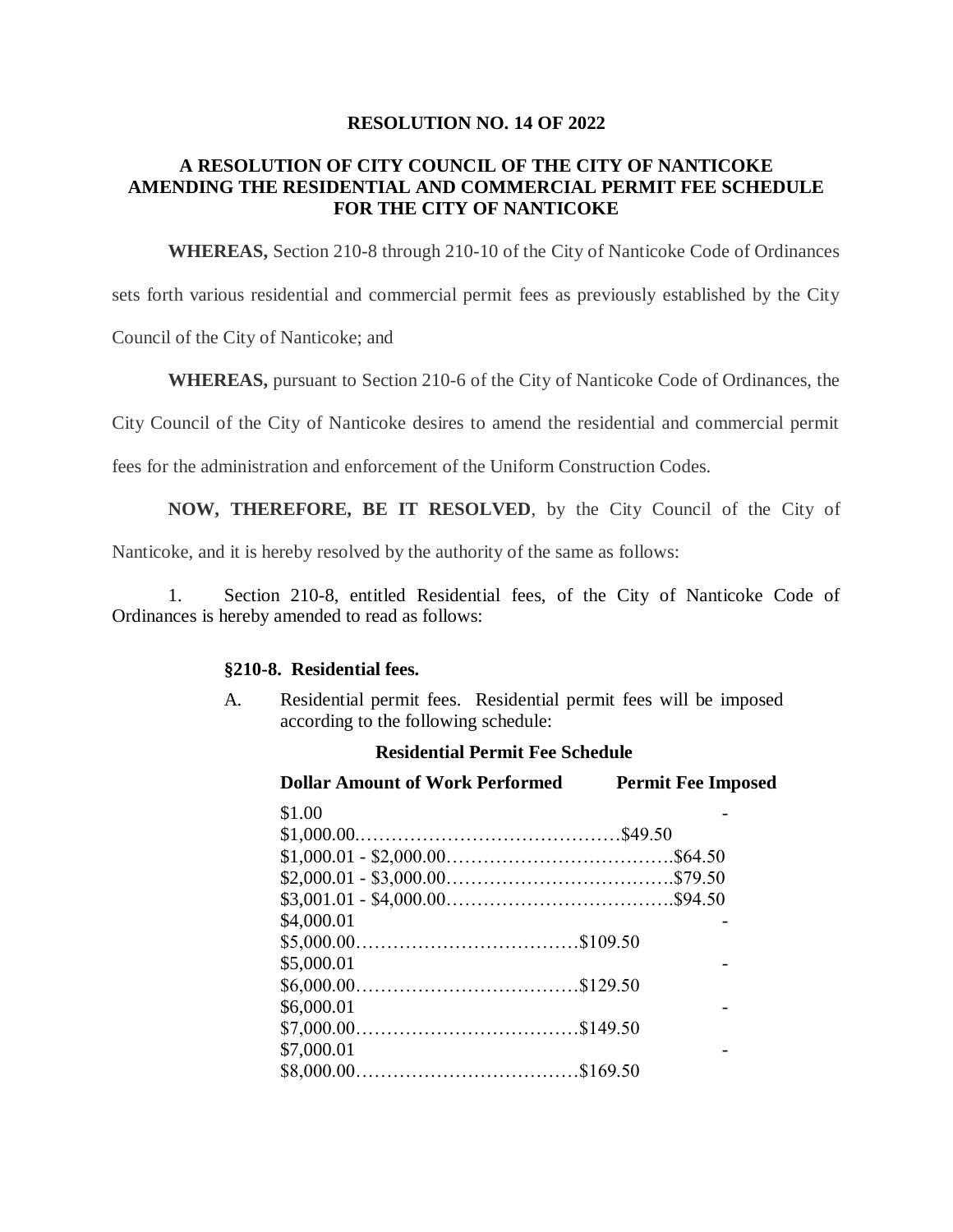\$8,000.01 \$9,000.00………………………………\$189.50  $$9,000.01$ \$10,000.00……………………………..\$209.50 \$10,000.01 and above………..………..\$200.00 plus \$10.00 for each additional \$1,000.00, plus 25% administration fee, plus \$4.50 state fee

Residential Electrical Service fee is a flat rate of \$124.50

- B. Residential plan review fees. Residential plan review fees will be imposed according to the following schedule:
	- (1) New Home Construction: \$200.00
	- (2) Deck: \$25.00
	- (3) Sun Rooms/additions: \$40.00
	- (4) In-ground pool: \$40.00
	- (5) New Home Fire Protection System: \$100.00

2. Section 210-9, entitled Commercial fees, of the City of Nanticoke Code of Ordinances is hereby amended to read as follows:

### **§ 210-9. Commercial fees.**

A. Commercial permit fees. Commercial permit fees, including, but not limited to, building, demolition, grading, site work and paving, will be imposed according to the following schedule:

# **Commercial Permit Fee Schedule**

| <b>Dollar Amount of Work Performed</b><br><b>Permit Fee Imposed</b> |  |
|---------------------------------------------------------------------|--|
|                                                                     |  |
|                                                                     |  |
|                                                                     |  |
|                                                                     |  |
|                                                                     |  |
|                                                                     |  |
|                                                                     |  |
|                                                                     |  |
|                                                                     |  |
|                                                                     |  |
|                                                                     |  |
|                                                                     |  |
|                                                                     |  |
|                                                                     |  |
| $$9,000.01 - $10,000.00 \dots$                                      |  |
| \$10,000.01 and above\$200.00 plus \$10.00                          |  |
| for each additional \$1,000.00, plus 25% administration fee,        |  |
|                                                                     |  |
|                                                                     |  |

Commercial Electrical Service fee is a flat rate of \$154.50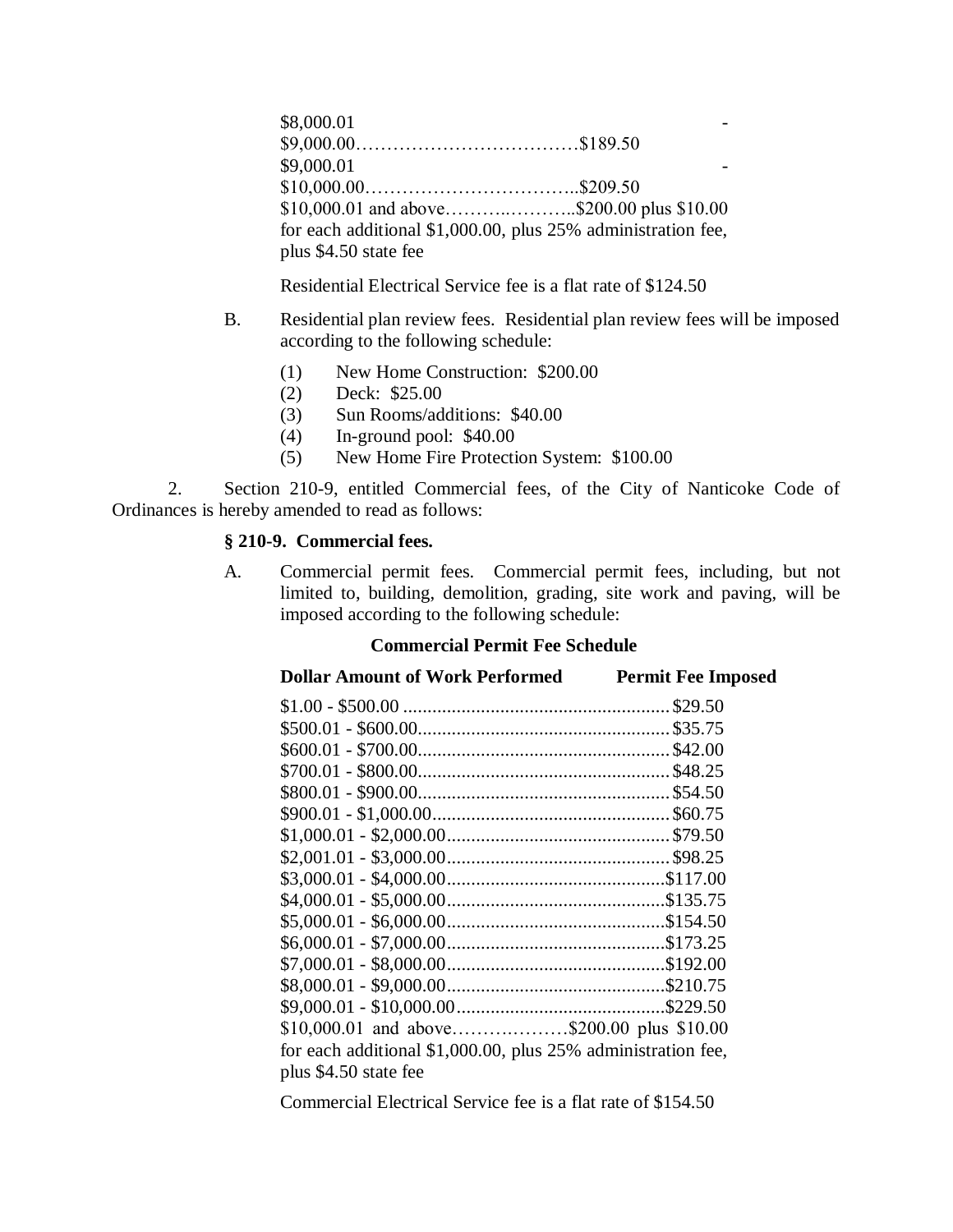- B. Commercial plan review fees. Commercial plan review fees will be imposed according to the following schedule:
	- (1) New buildings/renovations:

| <b>Commercial Plan Review Fee Schedule</b>           |       |  |
|------------------------------------------------------|-------|--|
| <b>Estimated Dollar Amount of Work</b>               | Fee   |  |
| $$1.00 - $45,000.00$                                 | \$400 |  |
| \$45,001.00 and higher                               |       |  |
| \$400 for first \$45,000 plus \$3.50 per \$1,000     |       |  |
| Sprinkler Systems and Fire Alarm Systems:<br>(2)     |       |  |
| <b>Single Page Review</b>                            | \$100 |  |
| Multiple Page Reviews up to \$10,000                 | \$200 |  |
| Above \$10,000 Construction Cost                     |       |  |
| \$400 for the first \$45,000 plus \$3.50 per \$1,000 |       |  |

3. Section 210-10, entitled Miscellaneous residential and commercial fees, of the City of Nanticoke Code of Ordinances is hereby amended to read as follows:

#### **§ 210-10. Miscellaneous residential and commercial fees.**

- A. The following fees will be imposed according to the following schedule:
	- (1) **Major Subdivision:** \$1000, plus \$50 per lot for the base application fee, plus the cost of all engineering fees and/or other consulting fees, including legal fees, related to the review of the plans, application, and supporting documentation. Said fees shall include, but shall not be limited to, charges for the following types of services for the submission of a preliminary and/or final plan:
		- (a) Site inspection;
		- (b) Review of plans;
		- (c) Written reports on plan reviews;
		- (d) Certification of cost estimates for required improvements;
		- (e) Inspection of required improvements during the course of the construction and installation of said improvement;
		- (f) Offers of dedication of roads and other public improvements;
		- (g) Final inspection of subdivision and/or required improvements contained therein.

The developer and/or applicant shall be required to enter into a written agreement which guarantees the payment of all engineering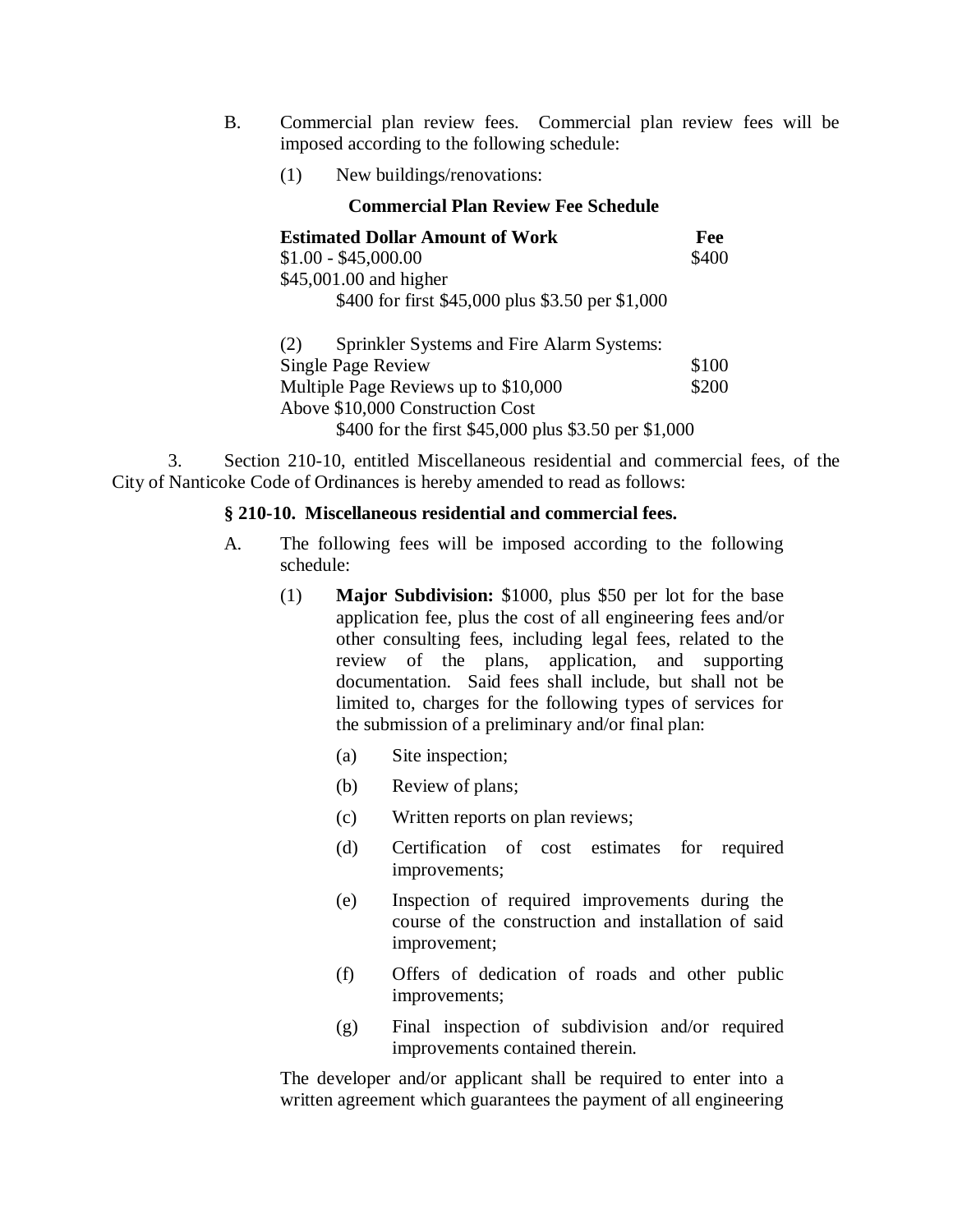and/or other consulting fees related to review functions of a plan, The City Engineer shall forward all engineering and/or other consulting invoices to the developer and/or applicant who shall make direct and prompt payment to the City Engineer within thirty (30) days from the date of invoice.

In addition to the above fees, the developer and/or applicant shall also be required to pay any and all additional fees, charges or costs that may be charged by any other municipal agency (other than the City) for any fees connected with the review of plans, additional calculations, additional reports or other such services which may be required or necessitated as a result of the application or any change(s) made to the application, proposed plans or preliminary and/or final plans by the developer and/or applicant, either of their own initiative or as required by the City of Nanticoke Planning Commission in order that said application, proposed plan or preliminary plan and/or final plan conforms or complies with the applicable requirements of the City of Nanticoke Subdivision and Land Development Ordinance. The developer and/or applicant will also be responsible for the cost of all engineering testing and inspections that may be required in the approval process of a Major Subdivision Plan.

**(2) Minor Subdivision including those classified as a "Lot Line Adjustment.":** \$250, plus \$50 per lot for the base application fee plus the cost of all engineering fees and/or other consulting fees, including legal fees, related to the review of the plans, application, and supporting documentation. The developer and/or applicant shall be required to enter into a written agreement which guarantees the payment of all engineering and/or other consulting fees related to review functions of a plan. The City Engineer shall forward all engineering and/or other consulting invoices to the developer and/or applicant who shall make direct and prompt payment to the City Engineer within thirty (30) days from the date of the invoice.

#### **(3) Major Land Development:**

**(a)Two or more principal residential or nonresidential buildings and/or uses:** \$1000, plus \$10 per acre over 5 acres (\$2000 Max.) for the base application fee, plus the cost of all engineering fees and/or other consulting fees, including legal fees, related to the review of the plans, application, and supporting documentation. Said fees shall include, but shall not be limited to, charges for the following types of services for the submission of a preliminary and/or final plan:

(1) Site inspection;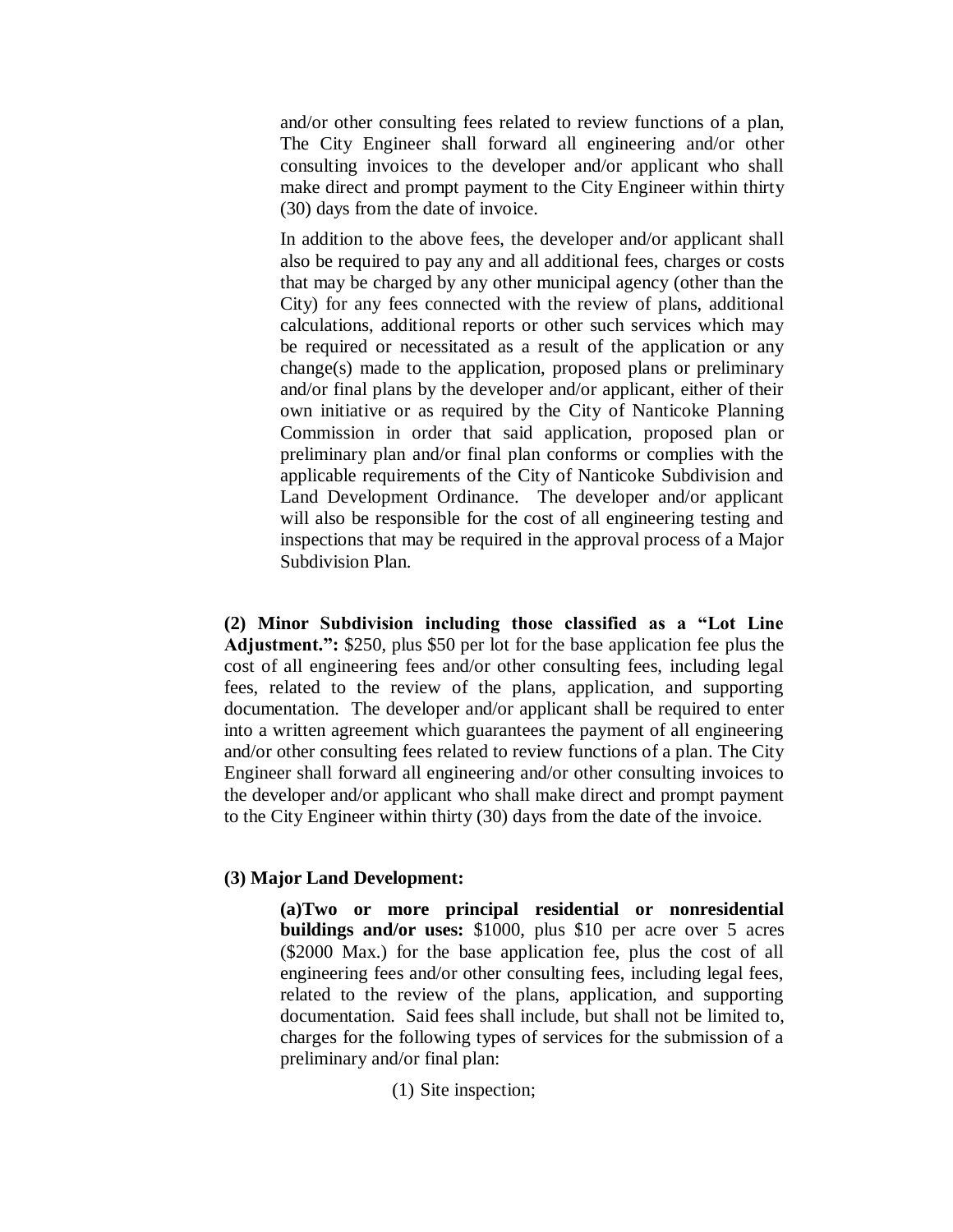- (2) Review of plans;
- (3) Written reports on plan reviews;
- (4) Certification of cost estimates for required improvements;
- (5) Inspection of required improvements during the course of the construction and installation of said improvements;
- (6) Offers of dedication of roads and other public improvements;
- (7) Final inspection of the site of the land development and/or required improvements contained therein.

The developer and/or applicant shall be required to enter into a written agreement which guarantees the payment of all engineering and/or other consulting fees related to review functions of the plan. The City Engineer shall forward all engineering and/or other consulting invoices to the developer and/or applicant who shall make direct and prompt payment to the City Engineer within thirty (30) days from the date of the invoice.

In addition to the above fees, the developer and/or applicant shall also be required to pay any and all additional fees, charges or costs that may be charged by any other municipal agency (other than the City) for any fees connected with the review of the plans, additional calculations, additional reports or other such services which may be required or necessitated as a result of the application or any change(s) made to the application, proposed plans or preliminary and/or final plans by the developer and/or applicant, either of their own initiative or as required by the City of Nanticoke Planning Commission in order that said application, proposed plan or preliminary plan and/or final plan conforms or complies with the applicable requirements of the City of Nanticoke Subdivision and Land Development Ordinance. The developer and/or applicant will also be responsible for the cost of all engineering testing, and inspections that may be required in the approval process of a Major Land Development Plan.

(b) **A Single Nonresidential building on a lot or lots regardless of the number of occupants or tenure:** \$1000 plus \$10 per acre over 5 acres (\$2000 Max.) for the base application fee, plus the cost of all engineering fees and/or other consulting fees, including legal fees, related to the review of the plans, application, and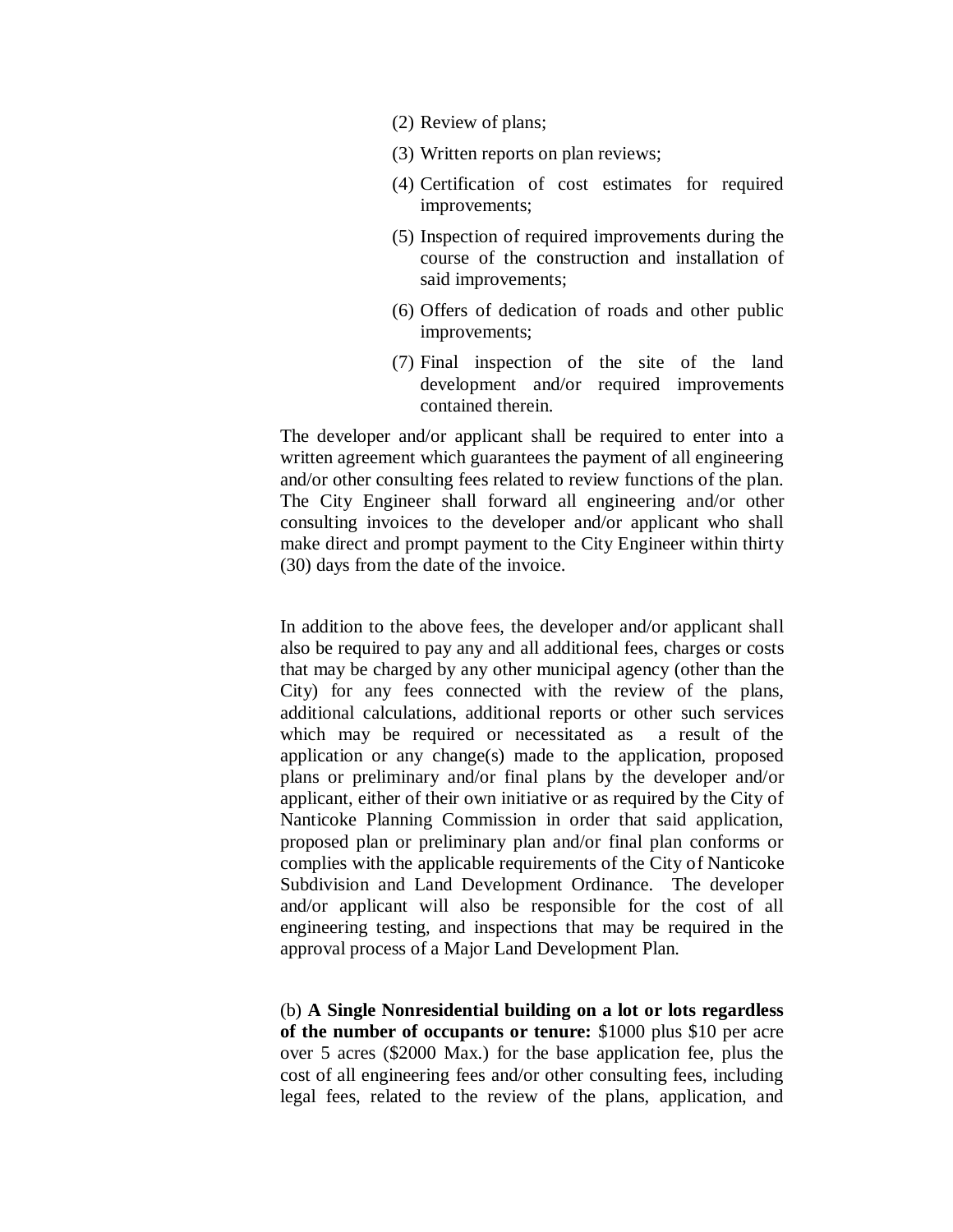supporting documentation. Said fees shall include, but shall not be limited to, charges for the following types of services for the submission of a preliminary and./or final plan:

- (1) Site inspection;
- a) Review of plans;
- b) Written reports on plan reviews;
- c) Certification of cost estimates for required improvements;
- d) Inspection of required improvements during the course of the construction and installation of said improvements;
- e) Offers of dedication of roads and other public improvements;
- f) Final inspection of the site of the land development and/or required improvements contained therein.

The developer and/or applicant shall be required to enter into a written agreement which guarantees the payment of all engineering and/or other consulting fees related to review functions of the plan. The City Engineer shall forward all engineering and/or other consulting invoices to the developer and/or applicant who shall make direct and prompt payment to the City Engineer within thirty (30) days from the date of the invoice.

In addition to the above fees, the developer and/or applicant shall also be required to pay any and all additional fees, charges or costs that may be charged by any other municipal agency (other than the City) for any fees connected with the review of the plans, additional calculations, additional reports or other such services which may be required or necessitated as a result of the application or any change(s) made to the application, proposed plans or preliminary and/or final plans by the developer and/or applicant, either of their own initiative or as required by the City of Nanticoke Planning Commission in order that said application, proposed plan or preliminary plan and/or final plan conforms or complies with the applicable requirements of the City of Nanticoke Subdivision and Land Development Ordinance. The developer and/or applicant will also be responsible for the cost of all engineering testing, and inspections that may be required in the approval process of a Major Land Development Plan.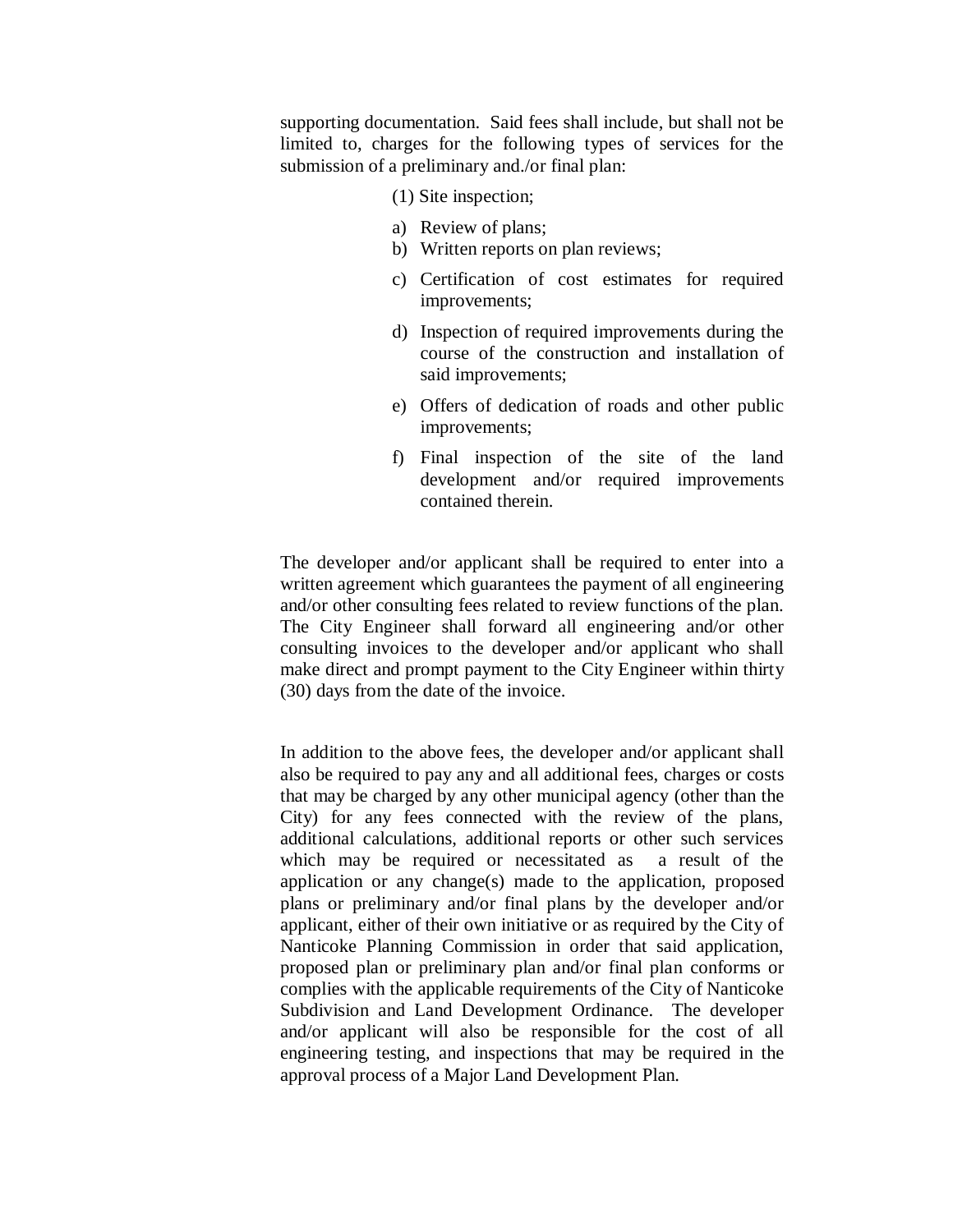© **The division or allocation of land or space, whether initially or cumulatively, between or among two or more existing or prospective occupants by means of, or for the purpose of streets, common areas, leaseholds, condominiums, building groups or other features:** \$1000, plus \$10 per acre over 5 acres (\$2000 max.) for the base application fee, building and/or structure for the base application fee, plus the cost of all engineering fees and/or other consulting fees, including legal fees, related to the review of the plans, application, and supporting documentation. Said fees shall include. But shall not be limited to, charges for the following types of services for the submission of a preliminary and/or final plan:

- 1) Site inspection;
- 2) Review of plans;
- 3) Written reports on plan reviews;
- 4) Certification of cost estimates for required improvements;
- 5) Inspection of required improvements during the course of the construction and installation if said improvements;
- 6) Final inspection of the site of the land development and/or required improvements contained therein.

The developer and/or applicant shall be required to enter into written agreement which guarantees the payment of all engineering and/or other consulting fees related to review functions of a plan. The City Engineer shall forward all engineering and/or other consulting invoices to the developer and/or applicant who shall make direct and prompt payment to the City Engineer within thirty (30) days from the date of invoice.

In addition to the above fees, the developer and/or applicant shall also be required to pay any and all additional fees, charges or costs that may be charged by any other municipal agency (other than the City) for any fees connected with the review of the plans, additional calculations, additional reports or other such services which may be required or necessitated as a result of the application or any change(s) made to the application, proposed plans or preliminary and/or final plans by the developer and/or applicant, either of their own initiative or as required by the City of Nanticoke Planning Commission in order that said application, proposed plan or preliminary plan and/or final plan conforms or complies with the applicable requirement of the City of Nanticoke Subdivision and Land Development Ordinance. The applicant will also be responsible for the cost of all engineering testing, and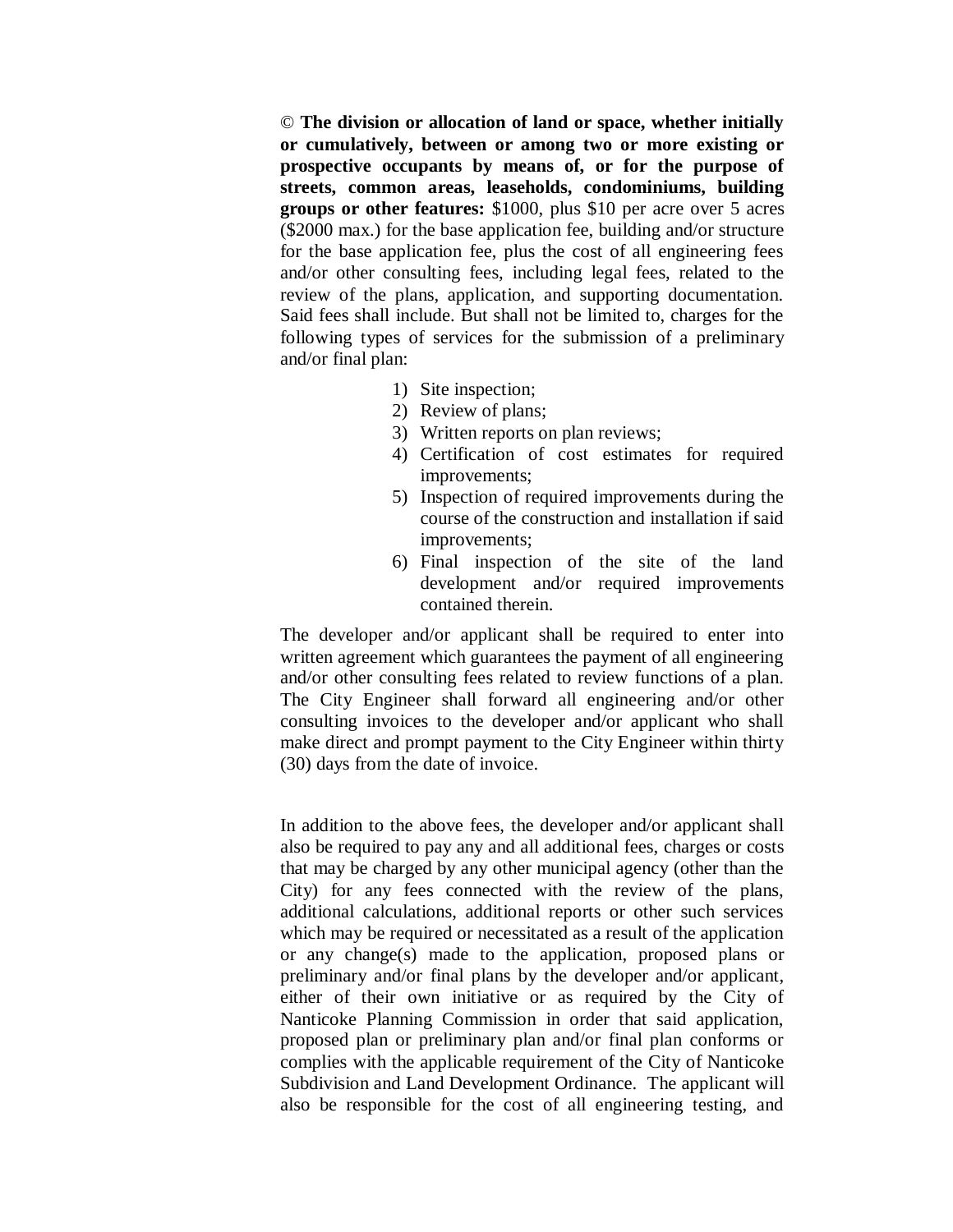inspections that may be required in the approval process of a Major Land Development Plan.

(d) **Conversion of existing single-family dwelling into more than three (3) units, excluding condominiums:** \$1000, plus \$10 per acre over 5 acres (\$2000 max.) for the base application fee, plus the cost of all engineering fees and/or other consulting fees, including legal fees, related to the review of the plans, application, and supporting documentation. Said fees shall include, but shall not be limited to, charges for the following types of services for the submission of a preliminary and/or final plan:

- 1) Site inspection;
- 2) Review of plans;
- 3) Written reports on plan reviews;
- 4) Certification of cost estimates for required improvements;
- 5) Inspection of required improvements during the course of the construction and installation if said improvements;
- 6) Final inspection of the site of the land development and/or required improvements contained therein.

The developer and/or applicant shall be required to enter into written agreement which guarantees the payment of all engineering and/or other consulting fees related to review functions of a plan. The City Engineer shall forward all engineering and/or other consulting invoices to the developer and/or applicant who shall make direct and prompt payment to the City Engineer within thirty (30) days from the date of invoice.

In addition to the above fees, the developer and/or applicant shall also be required to pay any and all additional fees, charges or costs that may be charged by any other municipal agency (other than the City) for any fees connected with the review of the plans, additional calculations, additional reports or other such services which may be required or necessitated as a result of the application or any change(s) made to the application, proposed plans or preliminary and/or final plans by the developer and/or applicant, either of their own initiative or as required by the City of Nanticoke Planning Commission in order that said application, proposed plan or preliminary plan and/or final plan conforms or complies with the applicable requirement of the City of Nanticoke Subdivision and Land Development Ordinance. The developer and/or applicant will also be responsible for the cost of all engineering testing, and inspections that may be required in the approval process of a Major Subdivision Plan.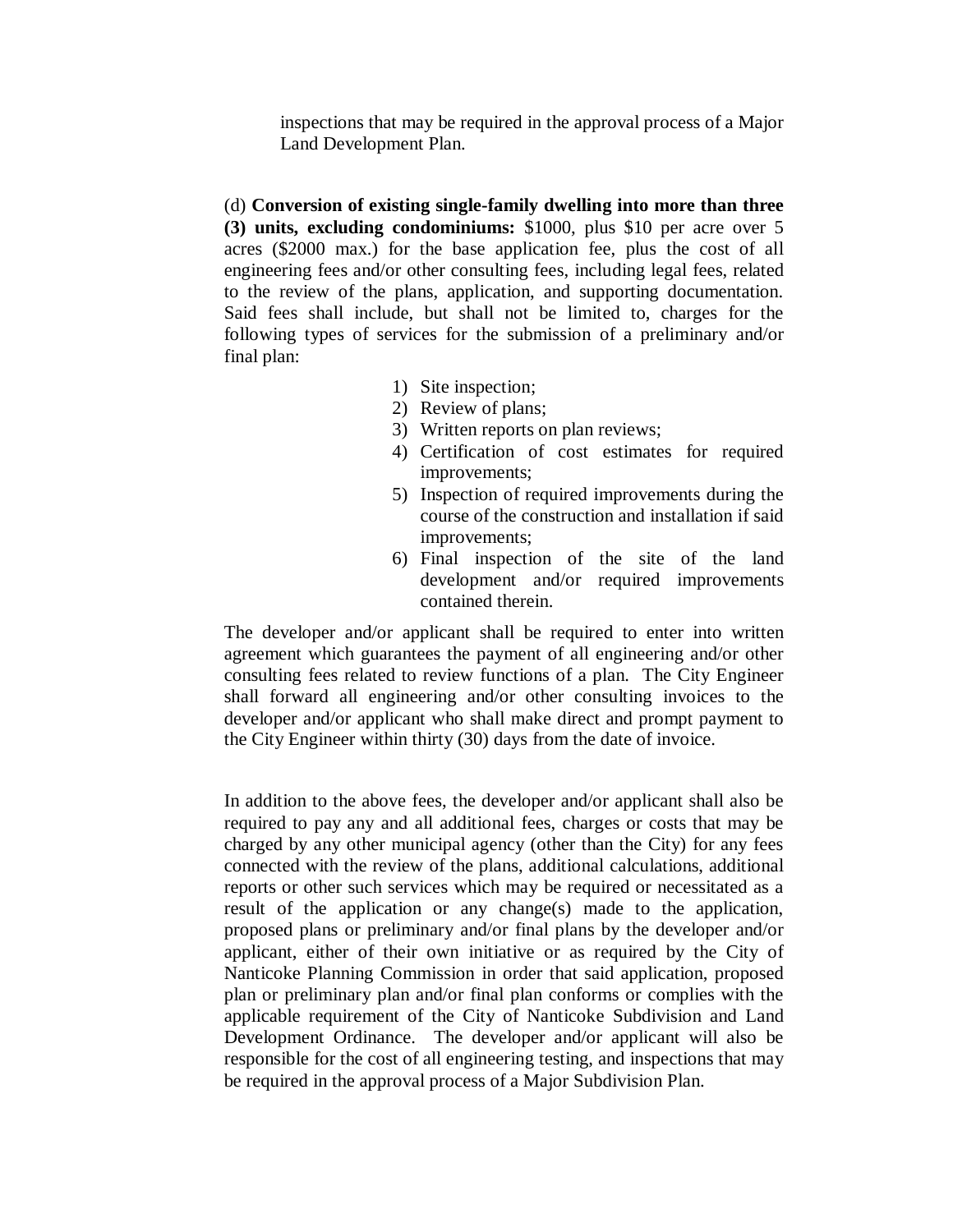**4. Minor Land Development:** \$500, plus \$10 per acre over 5 acres (\$1500 Max.) for the base application fee, plus the cost of all engineering fees and/or other consulting fees, including legal fees, related to the review of the plans, application, and supporting documentation, The developer and/or applicant shall be required to enter into a written agreement which guarantees the payment of all engineering and/or other consulting fees related to review functions of a plan. The City Engineer shall forward all engineering and/or other consulting invoices to the developer and/or applicant who shall make direct and prompt payment to the City Engineer within (30) thirty days from the date of the invoice.

**4.Subdivision and Reverse Subdivision:** \$200 per lot (Reverse sub division per lot to be combined), plus the cost of all engineering fees and/or other consulting fees, including legal fees, related to the review of the plans, application, and supporting documentation. Said fees shall include, but shall not be limited to, charges for the following types of services for the submission of a preliminary and./or final plan:

- a) Site inspection;
- b) Review of plans;
- c) Written reports on plan reviews;
- d) Certification of cost estimates for required improvements;
- e) Inspection of required improvements during the course of the construction and installation if said improvements;
- f) Final inspection of the site of the land development and/or required improvements contained therein.

**5. Alterations, renovations or modifications of existing building or structure:** \$100 plus \$20 for each \$1,000 of estimated cost of alteration, renovation certified by the contract.

**6. Zoning application:** Residential \$75; Commercial \$150.

**7. Zoning appeals (residential):** \$150 plus 1/2 stenographers' fees, plus all advertising costs, plus all legal fees.

**8. Zoning Hearing Board (residential):** \$450 plus 1/2 stenographers' fees, plus all advertising costs, plus all legal fees.

**9. Zoning appeals (commercial):** \$200 plus 1/2 stenographers' fees, plus all advertising costs, plus all legal fees.

**10. Zoning Hearing Board (commercial):** \$550 plus 1/2 stenographers' fees, plus all advertising costs, plus all legal fees.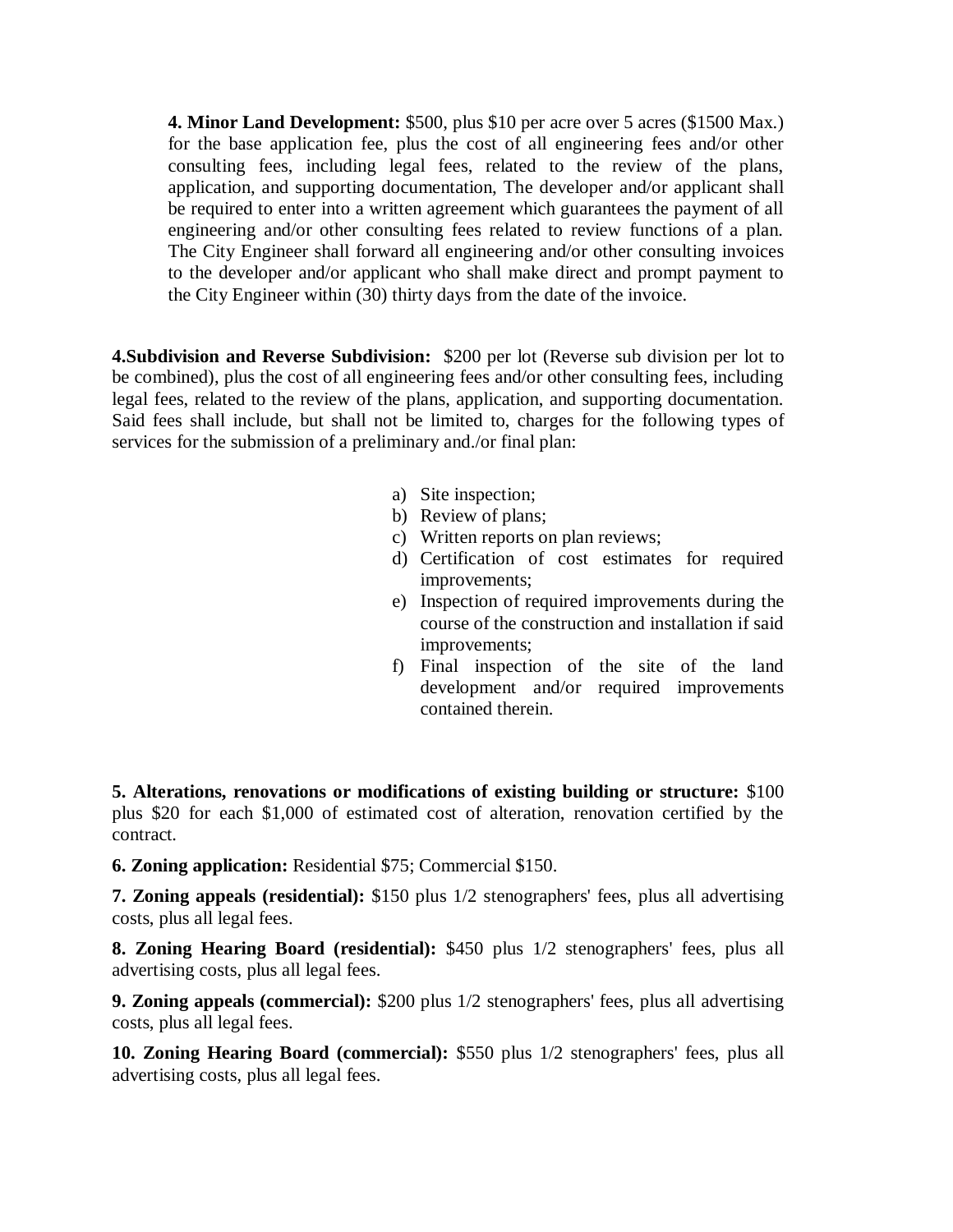**11. Property zoning change:** \$500 plus ½ stenographers' fees, plus all advertising, plus all legal fees.

**12. Structure and facility other than buildings (tents, carnivals, circuses, stands):** \$25 per day; plus \$100 for business permit.

**13. Fireworks stands:** \$25 each day; plus \$100 for business permit.

**14. Job johnnies required on all new construction, temporary structures, tents, etc**.: no charge.

**15. Business occupancy permit:** \$300 (for all commercial establishments).

**16. Commercial occupancy sale inspection certificate**: \$350 per unit; reinspection \$100 per unit.

**17. Food truck or food cart business license**: \$150 plus health license.

**18. Residential sale occupancy certificate:** \$100 per unit.

**19. Rental Inspection of tenant-occupied spaces:** \$55 per unit; reinspection \$35 per unit

**20. Residential sewer tap-in:** \$300.

**21. Commercial sewer tap-in:** \$500

**22. Dumpster:** \$15 (residential); \$25 (commercial).

**23. Commercial contractors' license:** \$200 for the first year and \$150 renewal fee for each consecutive year.

**24. Sign permits:** \$0 to \$500; \$60 plus state tax.

Over \$500: \$60 plus \$40 per \$1,000 plus state tax.

- **25. Security/alarm permits**: \$100.
- **26. Engineer's fee (must be paid before permit is issued):** per billing.
- **27. Pyro display:** \$50 each show.
- **28. Copies of Land Development Ordinance:** \$30.

# **29. Copies of Zoning Ordinance:** \$40.

Any failed inspections are subject to an additional charge of \$65.00 per inspection.

The cost of work or fees will be based upon the contract provided with the permit application or the higher of the code official's estimate based on either the most recent addition of the R. S. Means Co., Inc. (Construction Data Book) or Marshall & Swift, or the latest International Code Building Valuation Data Table.

The fees set forth in this Resolution shall become effective immediately.